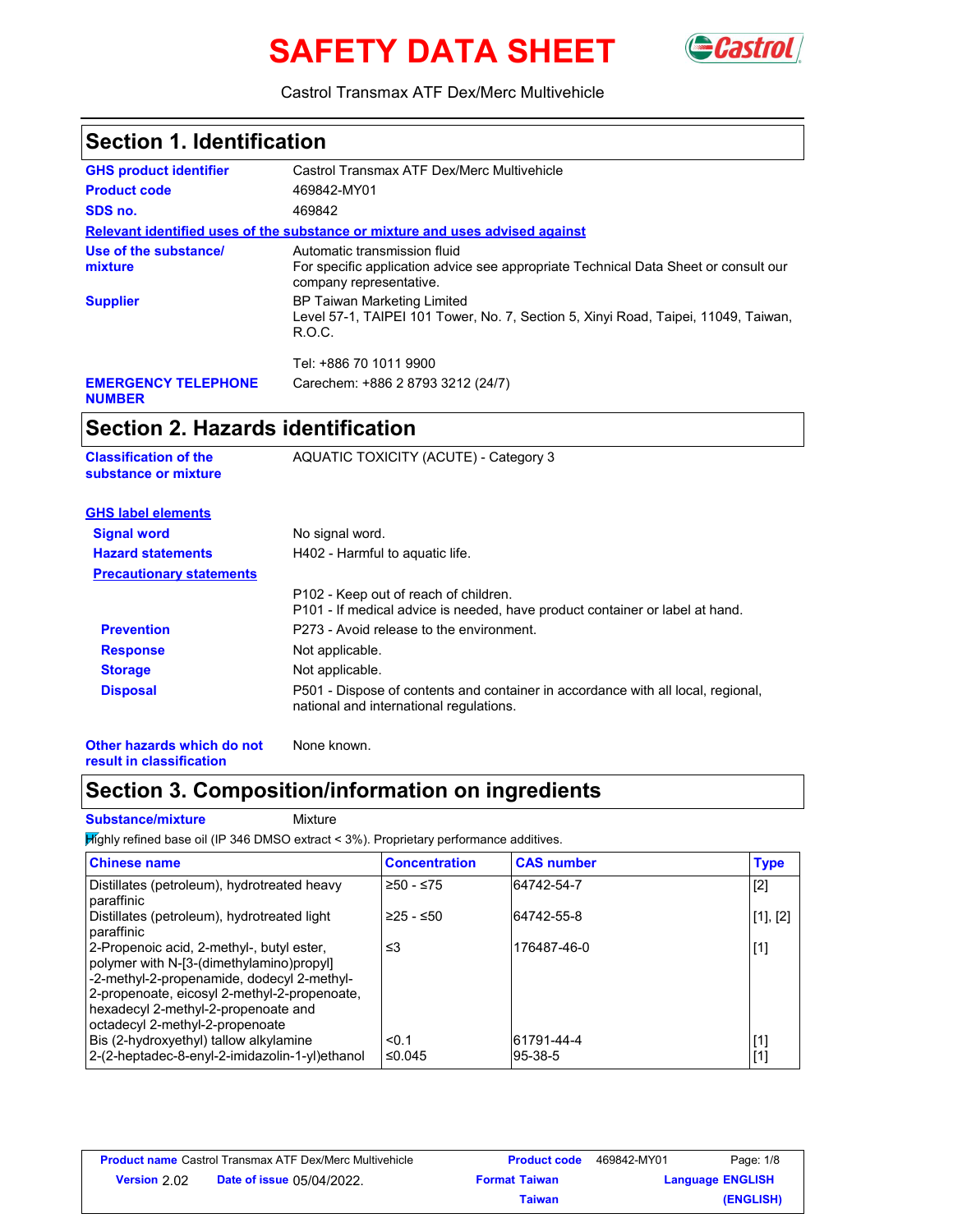| Section 3. Composition/information on ingredients                                                                                                                    |                                     |                                         |                                 |
|----------------------------------------------------------------------------------------------------------------------------------------------------------------------|-------------------------------------|-----------------------------------------|---------------------------------|
| 化學品名稱                                                                                                                                                                | 濃度                                  | 化學文摘社登記號碼(CAS No.)                      | 類型                              |
| 氫化處理的重質蠟族石油餾分<br>氫化處理的輕質蠟族石油餾分<br>2-丙烯酸、2-甲基-、丁酯、與 N-[3-(二甲氨基)丙<br>基]-2-甲基-2-丙烯酰胺、2-甲基-2-丙烯酸十二烷基<br> 酯、2-甲基-2-丙烯酸二十烷基酯、2-甲基-2-丙烯 <br>酸十六烷基酯和 2-甲基-2-丙烯酸十八烷基酯的聚<br>合物 | $\geq 50$ ⋅ $\leq 75$<br>$>25 - 50$ | 64742-54-7<br>64742-55-8<br>176487-46-0 | $[2]$<br>$[1]$ , $[2]$<br>$[1]$ |
| 雙(2-羥乙基)動物脂油烷基<br>2- (2-十七碳-8-烯基-2-咪唑啉-1-基) 乙醇                                                                                                                       | < 0.1<br>< 0.045                    | 61791-44-4<br>95-38-5                   | $[1]$<br>$[1]$                  |

**There are no additional ingredients present which, within the current knowledge of the supplier and in the concentrations applicable, are classified as hazardous to health or the environment and hence require reporting in this section.**

#### **Type**

- [1] Substance classified with a health or environmental hazard
- [2] Substance with a workplace exposure limit
- [3] Toxic and concerned chemical substance

[4] Additional disclosure due to company policy

**Occupational exposure limits, if available, are listed in Section 8.**

### **Section 4. First aid measures**

#### **Description of necessary first aid measures**

| <b>Inhalation</b>                                  | If inhaled, remove to fresh air. In case of inhalation of decomposition products in a<br>fire, symptoms may be delayed. The exposed person may need to be kept under<br>medical surveillance for 48 hours. Get medical attention if symptoms occur.                                            |  |
|----------------------------------------------------|------------------------------------------------------------------------------------------------------------------------------------------------------------------------------------------------------------------------------------------------------------------------------------------------|--|
| <b>Ingestion</b>                                   | Do not induce vomiting unless directed to do so by medical personnel. Never give<br>anything by mouth to an unconscious person. If unconscious, place in recovery<br>position and get medical attention immediately. Get medical attention if adverse<br>health effects persist or are severe. |  |
| <b>Skin contact</b>                                | Wash skin thoroughly with soap and water or use recognised skin cleanser.<br>Remove contaminated clothing and shoes. Wash clothing before reuse. Clean<br>shoes thoroughly before reuse. Get medical attention if symptoms occur.                                                              |  |
| Eye contact                                        | In case of contact, immediately flush eyes with plenty of water for at least 15 minutes.<br>Eyelids should be held away from the eyeball to ensure thorough rinsing. Check for<br>and remove any contact lenses. Get medical attention.                                                        |  |
| <b>Protection of first-aiders</b>                  | No action shall be taken involving any personal risk or without suitable training. It<br>may be dangerous to the person providing aid to give mouth-to-mouth resuscitation.                                                                                                                    |  |
| Most important symptoms/effects, acute and delayed |                                                                                                                                                                                                                                                                                                |  |

See Section 11 for more detailed information on health effects and symptoms.

**Indication of immediate medical attention and special treatment needed, if necessary**

| <b>Specific treatments</b> | No specific treatment.                                                                                                                                                   |
|----------------------------|--------------------------------------------------------------------------------------------------------------------------------------------------------------------------|
| <b>Notes to physician</b>  | Treatment should in general be symptomatic and directed to relieving any effects.<br>In case of inhalation of decomposition products in a fire, symptoms may be delayed. |
|                            | The exposed person may need to be kept under medical surveillance for 48 hours.                                                                                          |

### **Section 5. Firefighting measures**

| <b>Extinguishing media</b>                           |                                                                                                                                                                                                                                                                          |
|------------------------------------------------------|--------------------------------------------------------------------------------------------------------------------------------------------------------------------------------------------------------------------------------------------------------------------------|
| <b>Suitable extinguishing</b><br>media               | Use foam or all-purpose dry chemical to extinguish.                                                                                                                                                                                                                      |
| Unsuitable extinguishing<br>media                    | Do not use water jet.                                                                                                                                                                                                                                                    |
| <b>Specific hazards arising</b><br>from the chemical | Fire water contaminated with this material must be contained and prevented from<br>being discharged to any waterway, sewer or drain. In a fire or if heated, a pressure<br>increase will occur and the container may burst. This material is harmful to aguatic<br>life. |
| <b>Hazardous thermal</b><br>decomposition products   | Combustion products may include the following:<br>carbon oxides (CO, CO <sub>2</sub> ) (carbon monoxide, carbon dioxide)<br>nitrogen oxides (NO, NO <sub>2</sub> etc.)                                                                                                   |

| <b>Product name</b> Castrol Transmax ATF Dex/Merc Multivehicle |                                  | <b>Product code</b>  | 469842-MY01 | Page: 2/8               |
|----------------------------------------------------------------|----------------------------------|----------------------|-------------|-------------------------|
| <b>Version</b> 2.02                                            | <b>Date of issue 05/04/2022.</b> | <b>Format Taiwan</b> |             | <b>Language ENGLISH</b> |
|                                                                |                                  | Taiwan               |             | (ENGLISH)               |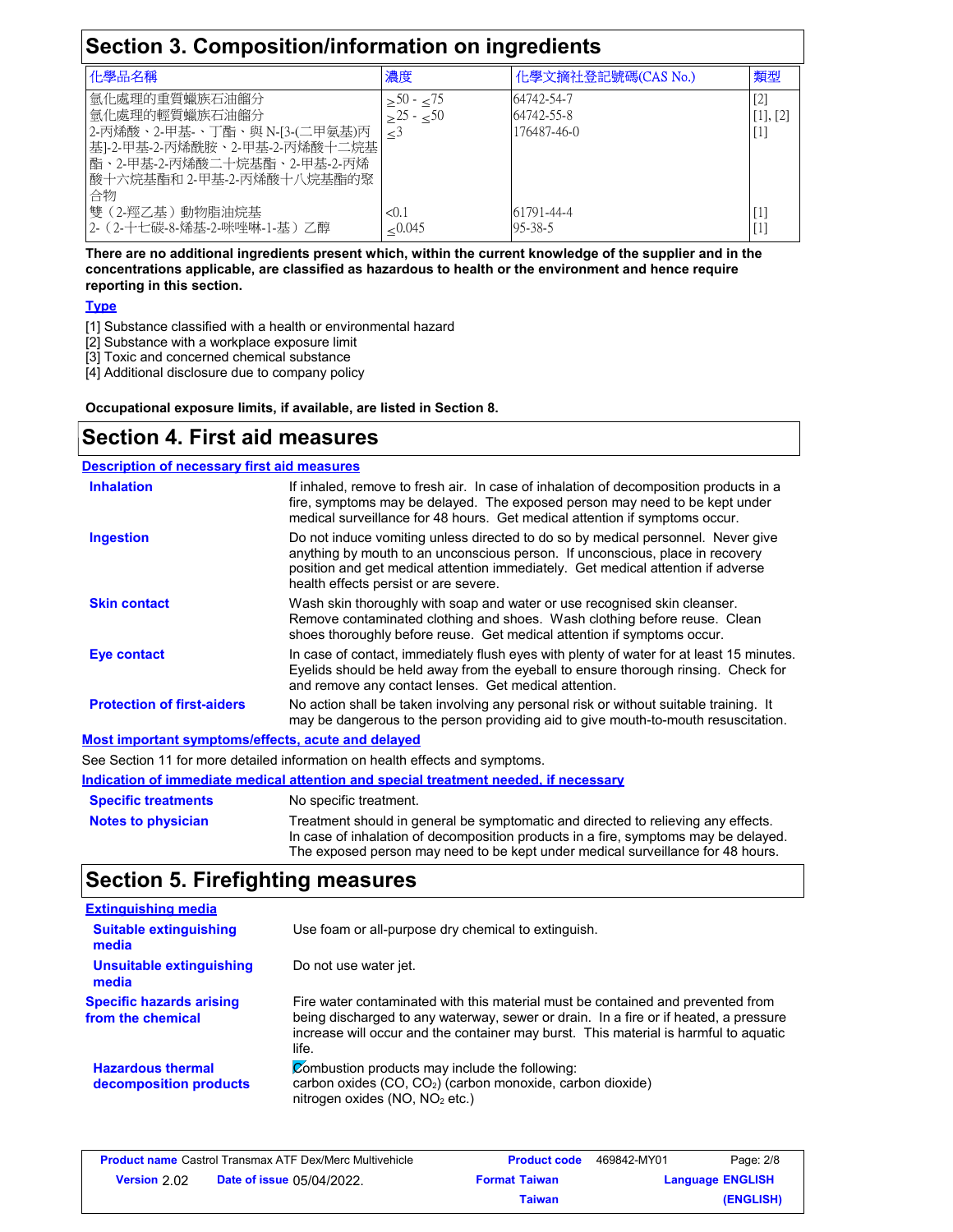# **Section 5. Firefighting measures**

| <b>Special protective actions</b><br>for fire-fighters | No action shall be taken involving any personal risk or without suitable training.<br>Promptly isolate the scene by removing all persons from the vicinity of the incident if<br>there is a fire. |
|--------------------------------------------------------|---------------------------------------------------------------------------------------------------------------------------------------------------------------------------------------------------|
| <b>Special protective</b>                              | Fire-fighters should wear positive pressure self-contained breathing apparatus                                                                                                                    |
| equipment for fire-fighters                            | (SCBA) and full turnout gear.                                                                                                                                                                     |

# **Section 6. Accidental release measures**

| <b>Personal precautions,</b><br>protective equipment and<br>emergency procedures | Contact emergency personnel. No action shall be taken involving any personal risk<br>or without suitable training. Evacuate surrounding areas. Keep unnecessary and<br>unprotected personnel from entering. Do not touch or walk through spilt material.<br>Avoid breathing vapour or mist. Provide adequate ventilation. Put on appropriate<br>personal protective equipment. Floors may be slippery; use care to avoid falling.                                                                                        |
|----------------------------------------------------------------------------------|--------------------------------------------------------------------------------------------------------------------------------------------------------------------------------------------------------------------------------------------------------------------------------------------------------------------------------------------------------------------------------------------------------------------------------------------------------------------------------------------------------------------------|
| <b>Environmental precautions</b>                                                 | Avoid dispersal of spilt material and runoff and contact with soil, waterways, drains<br>and sewers. Inform the relevant authorities if the product has caused environmental<br>pollution (sewers, waterways, soil or air). Water polluting material. May be harmful<br>to the environment if released in large quantities.                                                                                                                                                                                              |
| <b>Methods and material for containment and cleaning up</b>                      |                                                                                                                                                                                                                                                                                                                                                                                                                                                                                                                          |
| <b>Small spill</b>                                                               | Stop leak if without risk. Move containers from spill area. Absorb with an inert<br>material and place in an appropriate waste disposal container. Dispose of via a<br>licensed waste disposal contractor.                                                                                                                                                                                                                                                                                                               |
| Large spill                                                                      | Stop leak if without risk. Move containers from spill area. Approach the release<br>from upwind. Prevent entry into sewers, water courses, basements or confined<br>areas. Contain and collect spillage with non-combustible, absorbent material e.g.<br>sand, earth, vermiculite or diatomaceous earth and place in container for disposal<br>according to local regulations. Contaminated absorbent material may pose the<br>same hazard as the spilt product. Dispose of via a licensed waste disposal<br>contractor. |

### **Section 7. Handling and storage**

### **Precautions for safe handling**

| Precautions for sale nanumiq                                                     |                                                                                                                                                                                                                                                                                                                                                                                                                                                                                                                                                                                                |
|----------------------------------------------------------------------------------|------------------------------------------------------------------------------------------------------------------------------------------------------------------------------------------------------------------------------------------------------------------------------------------------------------------------------------------------------------------------------------------------------------------------------------------------------------------------------------------------------------------------------------------------------------------------------------------------|
| <b>Protective measures</b>                                                       | Put on appropriate personal protective equipment (see Section 8). Do not ingest.<br>Avoid contact with eyes, skin and clothing. Avoid breathing vapour or mist. Keep in<br>the original container or an approved alternative made from a compatible material.<br>kept tightly closed when not in use. Empty containers retain product residue and<br>can be hazardous. Do not reuse container. Avoid contact of spilt material and<br>runoff with soil and surface waterways.                                                                                                                  |
| <b>Advice on general</b><br>occupational hygiene                                 | Eating, drinking and smoking should be prohibited in areas where this material is<br>handled, stored and processed. Wash thoroughly after handling. Remove<br>contaminated clothing and protective equipment before entering eating areas. See<br>also Section 8 for additional information on hygiene measures.                                                                                                                                                                                                                                                                               |
| <b>Conditions for safe storage,</b><br>including any<br><b>incompatibilities</b> | Store in accordance with local regulations. Store in original container protected from<br>direct sunlight in a dry, cool and well-ventilated area, away from incompatible<br>materials (see Section 10) and food and drink. Keep container tightly closed and<br>sealed until ready for use. Store and use only in equipment/containers designed for<br>use with this product. Containers that have been opened must be carefully resealed<br>and kept upright to prevent leakage. Do not store in unlabelled containers. Use<br>appropriate containment to avoid environmental contamination. |
| <b>Not suitable</b>                                                              | Prolonged exposure to elevated temperature                                                                                                                                                                                                                                                                                                                                                                                                                                                                                                                                                     |

# **Section 8. Exposure controls/personal protection**

#### **Control parameters**

#### **Occupational exposure limits**

| <b>Ingredient name</b>                                         | <b>Exposure limits</b>                                                                                                                                                                                                                                                 |  |
|----------------------------------------------------------------|------------------------------------------------------------------------------------------------------------------------------------------------------------------------------------------------------------------------------------------------------------------------|--|
| Distillates (petroleum), hydrotreated heavy paraffinic         | TW Minstry of Labor, labor permissible<br>workplace exposure standards, allowable<br>concentration (Taiwan).<br>STEL: 10 mg/m <sup>3</sup> 15 minutes. Issued/<br>Revised: 1/2005 Form: Mist<br>TWA: 5 mg/m <sup>3</sup> 8 hours. Issued/Revised:<br>1/2005 Form: Mist |  |
| Distillates (petroleum), hydrotreated light paraffinic         | TW Minstry of Labor, labor permissible<br>workplace exposure standards, allowable                                                                                                                                                                                      |  |
| <b>Product name Castrol Transmax ATF Dex/Merc Multivehicle</b> | Page: 3/8<br><b>Product code</b><br>469842-MY01                                                                                                                                                                                                                        |  |
| Version 2.02<br><b>Date of issue 05/04/2022</b>                | <b>Format Taiwan</b><br><b>Language ENGLISH</b>                                                                                                                                                                                                                        |  |
|                                                                | <b>Taiwan</b><br>(ENGLISH)                                                                                                                                                                                                                                             |  |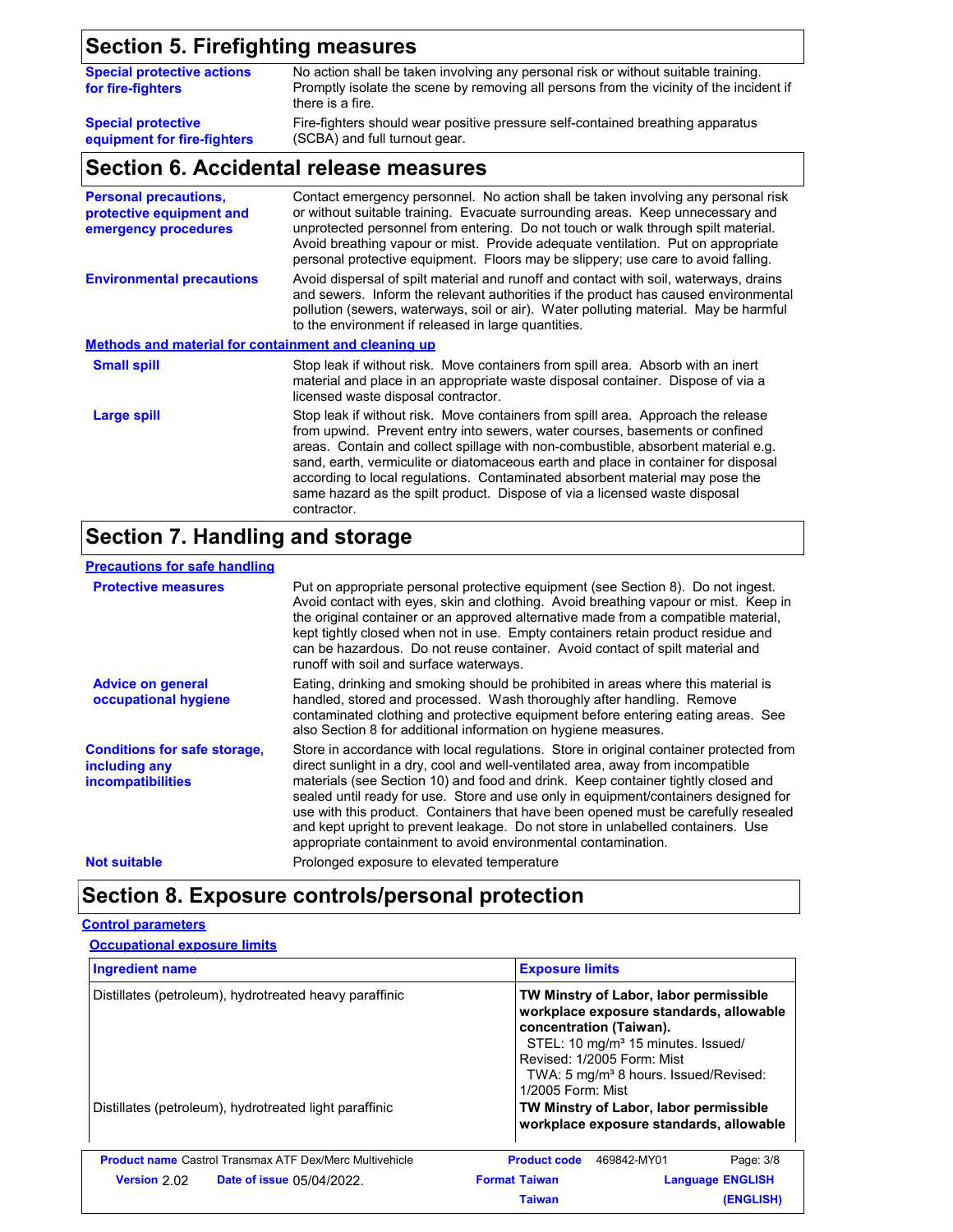### **Section 8. Exposure controls/personal protection**

|                                             | concentration (Taiwan).<br>STEL: 10 mg/m <sup>3</sup> 15 minutes. Issued/<br>Revised: 1/2005 Form: Mist<br>TWA: 5 mg/m <sup>3</sup> 8 hours. Issued/Revised:<br>1/2005 Form: Mist                                                                                                                                                                                                                                                                                                                                                                                                                                                                                                                                                                                                                                                                                                                                      |  |
|---------------------------------------------|------------------------------------------------------------------------------------------------------------------------------------------------------------------------------------------------------------------------------------------------------------------------------------------------------------------------------------------------------------------------------------------------------------------------------------------------------------------------------------------------------------------------------------------------------------------------------------------------------------------------------------------------------------------------------------------------------------------------------------------------------------------------------------------------------------------------------------------------------------------------------------------------------------------------|--|
| <b>Recommended monitoring</b><br>procedures | If this product contains ingredients with exposure limits, personal, workplace<br>atmosphere or biological monitoring may be required to determine the effectiveness<br>of the ventilation or other control measures and/or the necessity to use respiratory<br>protective equipment. Reference should be made to appropriate monitoring<br>standards. Reference to national guidance documents for methods for the<br>determination of hazardous substances will also be required.                                                                                                                                                                                                                                                                                                                                                                                                                                    |  |
| <b>Appropriate engineering</b><br>controls  | All activities involving chemicals should be assessed for their risks to health, to<br>ensure exposures are adequately controlled. Personal protective equipment should<br>only be considered after other forms of control measures (e.g. engineering controls)<br>have been suitably evaluated. Personal protective equipment should conform to<br>appropriate standards, be suitable for use, be kept in good condition and properly<br>maintained.<br>Your supplier of personal protective equipment should be consulted for advice on<br>selection and appropriate standards. For further information contact your national<br>organisation for standards.<br>Provide exhaust ventilation or other engineering controls to keep the relevant<br>airborne concentrations below their respective occupational exposure limits.<br>The final choice of protective equipment will depend upon a risk assessment. It is |  |
| <b>Environmental exposure</b><br>controls   | important to ensure that all items of personal protective equipment are compatible.<br>Emissions from ventilation or work process equipment should be checked to ensure<br>they comply with the requirements of environmental protection legislation. In some<br>cases, fume scrubbers, filters or engineering modifications to the process equipment<br>will be necessary to reduce emissions to acceptable levels.                                                                                                                                                                                                                                                                                                                                                                                                                                                                                                   |  |
| <b>Individual protection measures</b>       |                                                                                                                                                                                                                                                                                                                                                                                                                                                                                                                                                                                                                                                                                                                                                                                                                                                                                                                        |  |
| <b>Hygiene measures</b>                     | Wash hands, forearms and face thoroughly after handling chemical products, before<br>eating, smoking and using the lavatory and at the end of the working period.<br>Appropriate techniques should be used to remove potentially contaminated clothing.<br>Wash contaminated clothing before reusing. Ensure that eyewash stations and<br>safety showers are close to the workstation location.                                                                                                                                                                                                                                                                                                                                                                                                                                                                                                                        |  |
| <b>Eye protection</b>                       | Safety glasses with side shields.                                                                                                                                                                                                                                                                                                                                                                                                                                                                                                                                                                                                                                                                                                                                                                                                                                                                                      |  |
| <b>Skin protection</b>                      |                                                                                                                                                                                                                                                                                                                                                                                                                                                                                                                                                                                                                                                                                                                                                                                                                                                                                                                        |  |
| <b>Hand protection</b>                      | Wear protective gloves if prolonged or repeated contact is likely. Wear chemical<br>resistant gloves. Recommended: Nitrile gloves. The correct choice of protective<br>gloves depends upon the chemicals being handled, the conditions of work and use,<br>and the condition of the gloves (even the best chemically resistant glove will break<br>down after repeated chemical exposures). Most gloves provide only a short time of<br>protection before they must be discarded and replaced. Because specific work<br>environments and material handling practices vary, safety procedures should be<br>developed for each intended application. Gloves should therefore be chosen in<br>consultation with the supplier/manufacturer and with a full assessment of the<br>working conditions.                                                                                                                        |  |
| <b>Body protection</b>                      | Use of protective clothing is good industrial practice.<br>Personal protective equipment for the body should be selected based on the task<br>being performed and the risks involved and should be approved by a specialist<br>before handling this product.<br>Cotton or polyester/cotton overalls will only provide protection against light<br>superficial contamination that will not soak through to the skin. Overalls should be<br>laundered on a regular basis. When the risk of skin exposure is high (e.g. when<br>cleaning up spillages or if there is a risk of splashing) then chemical resistant aprons<br>and/or impervious chemical suits and boots will be required.                                                                                                                                                                                                                                  |  |
| <b>Other skin protection</b>                | Appropriate footwear and any additional skin protection measures should be<br>selected based on the task being performed and the risks involved and should be<br>approved by a specialist before handling this product.                                                                                                                                                                                                                                                                                                                                                                                                                                                                                                                                                                                                                                                                                                |  |
| <b>Respiratory protection</b>               | In case of insufficient ventilation, wear suitable respiratory equipment.<br>The correct choice of respiratory protection depends upon the chemicals being<br>handled, the conditions of work and use, and the condition of the respiratory<br>equipment. Safety procedures should be developed for each intended application.<br>Respiratory protection equipment should therefore be chosen in consultation with<br>the supplier/manufacturer and with a full assessment of the working conditions.                                                                                                                                                                                                                                                                                                                                                                                                                  |  |

|                     | <b>Product name Castrol Transmax ATF Dex/Merc Multivehicle</b> | <b>Product code</b>  | 469842-MY01 | Page: 4/8               |
|---------------------|----------------------------------------------------------------|----------------------|-------------|-------------------------|
| <b>Version</b> 2.02 | <b>Date of issue 05/04/2022.</b>                               | <b>Format Taiwan</b> |             | <b>Language ENGLISH</b> |
|                     |                                                                | Taiwan               |             | (ENGLISH)               |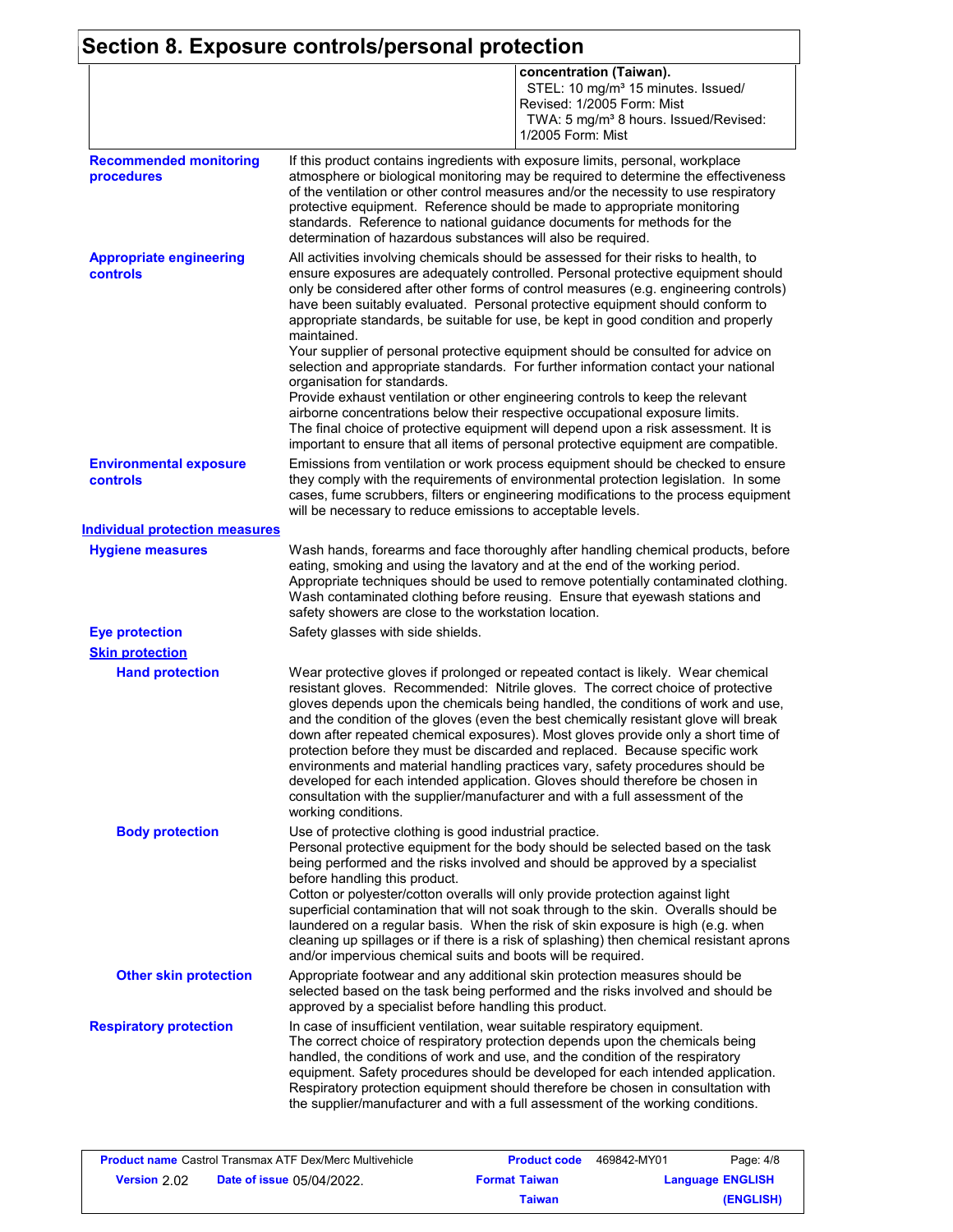### **Section 9. Physical and chemical properties**

The conditions of measurement of all properties are at standard temperature and pressure unless otherwise indicated.

|  | <b>Appearance</b> |
|--|-------------------|
|--|-------------------|

| <b>Physical state</b>                                             | Liquid.                                                                                                                                         |
|-------------------------------------------------------------------|-------------------------------------------------------------------------------------------------------------------------------------------------|
| <b>Colour</b>                                                     | Red.                                                                                                                                            |
| Odour                                                             | Mild                                                                                                                                            |
| <b>Odour threshold</b>                                            | Not available.                                                                                                                                  |
| рH                                                                | Not applicable.                                                                                                                                 |
| <b>Melting point/freezing point</b>                               | Not available.                                                                                                                                  |
| <b>Boiling point, initial boiling</b><br>point, and boiling range | Not available.                                                                                                                                  |
| <b>Drop Point</b>                                                 | Not available.                                                                                                                                  |
| <b>Flash point</b>                                                | Closed cup: >170°C (>338°F) [Pensky-Martens]                                                                                                    |
| <b>Evaporation rate</b>                                           | Not available.                                                                                                                                  |
| <b>Flammability</b>                                               | Not available.                                                                                                                                  |
|                                                                   | Not applicable. Based on - Physical state                                                                                                       |
| Lower and upper explosion<br>limit/flammability limit             | Not available.                                                                                                                                  |
| <b>Vapour pressure</b>                                            | Not available.                                                                                                                                  |
| <b>Relative vapour density</b>                                    | Not available.                                                                                                                                  |
| <b>Relative density</b>                                           | Not available.                                                                                                                                  |
| <b>Density</b>                                                    | <1000 kg/m <sup>3</sup> (<1 g/cm <sup>3</sup> ) at 15°C                                                                                         |
| <b>Solubility</b>                                                 | insoluble in water.                                                                                                                             |
| <b>Partition coefficient: n-</b><br>octanol/water                 | Not available.                                                                                                                                  |
| <b>Auto-ignition temperature</b>                                  | Not available.                                                                                                                                  |
| <b>Decomposition temperature</b>                                  | Not available.                                                                                                                                  |
| <b>Viscosity</b>                                                  | Kinematic: $35 \text{ mm}^2/\text{s}$ (35 cSt) at $40^{\circ}\text{C}$<br>Kinematic: 7 to 8 mm <sup>2</sup> /s (7 to 8 cSt) at 100 $^{\circ}$ C |
| <b>Particle characteristics</b>                                   |                                                                                                                                                 |

**Median particle size**

### **Section 10. Stability and reactivity**

| <b>Reactivity</b>                            | No specific test data available for this product. Refer to Conditions to avoid and<br>Incompatible materials for additional information.                                |
|----------------------------------------------|-------------------------------------------------------------------------------------------------------------------------------------------------------------------------|
| <b>Chemical stability</b>                    | The product is stable.                                                                                                                                                  |
| <b>Possibility of hazardous</b><br>reactions | Under normal conditions of storage and use, hazardous reactions will not occur.<br>Under normal conditions of storage and use, hazardous polymerisation will not occur. |
| <b>Conditions to avoid</b>                   | Avoid all possible sources of ignition (spark or flame).                                                                                                                |
| <b>Incompatible materials</b>                | Reactive or incompatible with the following materials: oxidising materials.                                                                                             |
| <b>Hazardous decomposition</b><br>products   | Under normal conditions of storage and use, hazardous decomposition products<br>should not be produced.                                                                 |

### **Section 11. Toxicological information**

**Information on toxicological effects**

| <b>Name</b>                                    | <b>Category</b> | <b>Route of</b><br>exposure | <b>Target organs</b>        |
|------------------------------------------------|-----------------|-----------------------------|-----------------------------|
| 2-(2-heptadec-8-enyl-2-imidazolin-1-yl)ethanol | Category 2      | oral                        | digestive system,<br>thymus |

#### **Aspiration hazard**

| <b>Name</b>                                            | Result                                |
|--------------------------------------------------------|---------------------------------------|
| Distillates (petroleum), hydrotreated light paraffinic | <b>ASPIRATION HAZARD - Category 1</b> |

**Information on likely routes of exposure** Routes of entry anticipated: Dermal, Inhalation.

|                     | <b>Product name Castrol Transmax ATF Dex/Merc Multivehicle</b> | <b>Product code</b>  | 469842-MY01 | Page: 5/8               |
|---------------------|----------------------------------------------------------------|----------------------|-------------|-------------------------|
| <b>Version</b> 2.02 | <b>Date of issue 05/04/2022.</b>                               | <b>Format Taiwan</b> |             | <b>Language ENGLISH</b> |
|                     |                                                                | Taiwan               |             | (ENGLISH)               |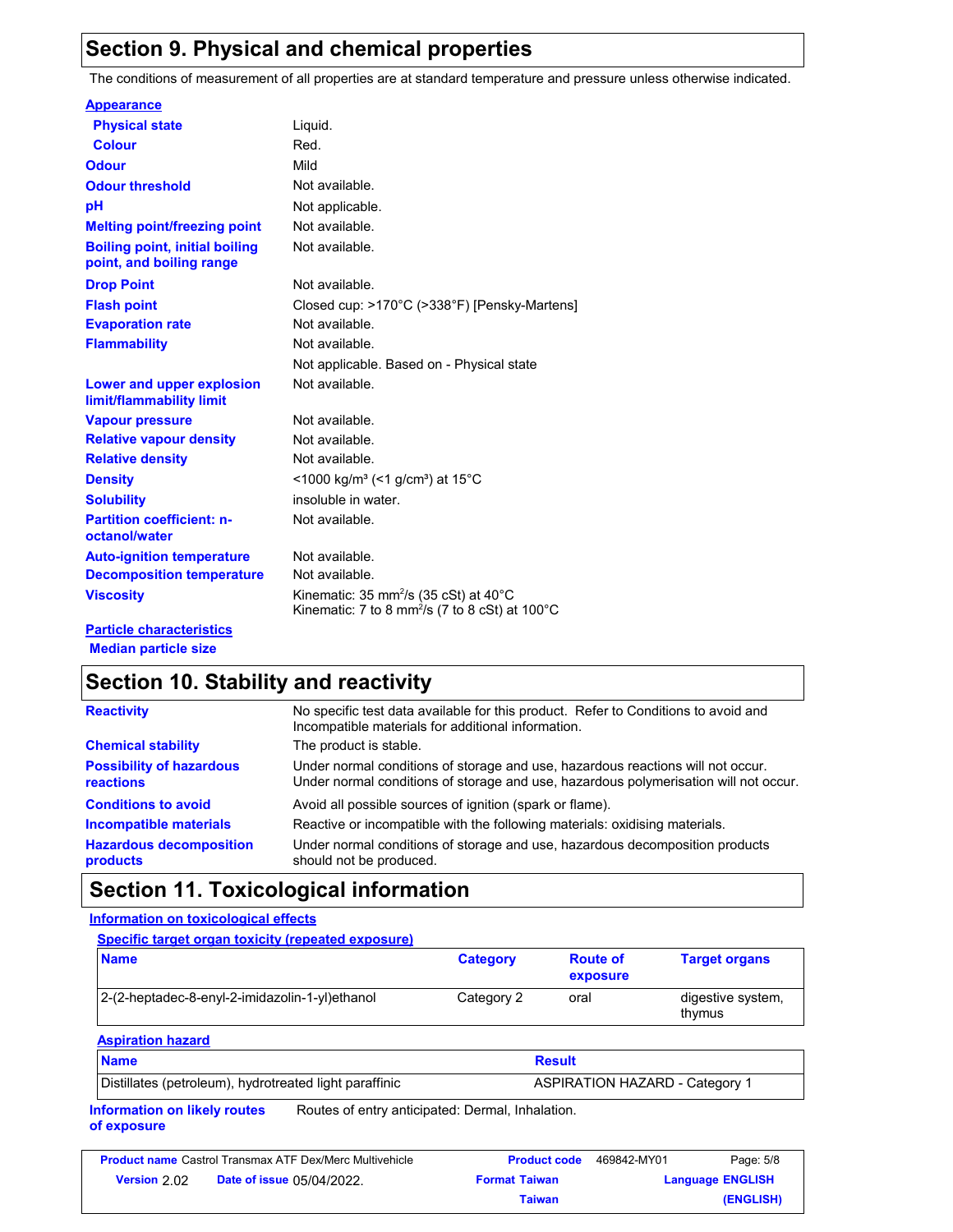# **Section 11. Toxicological information**

| <b>Potential acute health effects</b>   |                                                                                                                             |
|-----------------------------------------|-----------------------------------------------------------------------------------------------------------------------------|
| <b>Eye contact</b>                      | No known significant effects or critical hazards.                                                                           |
| <b>Inhalation</b>                       | Exposure to decomposition products may cause a health hazard. Serious effects<br>may be delayed following exposure.         |
| <b>Skin contact</b>                     | Defatting to the skin. May cause skin dryness and irritation.                                                               |
| <b>Ingestion</b>                        | No known significant effects or critical hazards.                                                                           |
|                                         | Symptoms related to the physical, chemical and toxicological characteristics                                                |
| <b>Eye contact</b>                      | No specific data.                                                                                                           |
| <b>Inhalation</b>                       | May be harmful by inhalation if exposure to vapour, mists or fumes resulting from<br>thermal decomposition products occurs. |
| <b>Skin contact</b>                     | Adverse symptoms may include the following:<br>irritation<br>dryness<br>cracking                                            |
| <b>Ingestion</b>                        | No specific data.                                                                                                           |
|                                         | Delayed and immediate effects as well as chronic effects from short and long-term exposure                                  |
| <b>Eye contact</b>                      | Potential risk of transient stinging or redness if accidental eye contact occurs.                                           |
| <b>Skin contact</b>                     | Prolonged or repeated contact can defat the skin and lead to irritation, cracking and/<br>or dermatitis.                    |
| <b>Ingestion</b>                        | Ingestion of large quantities may cause nausea and diarrhoea.                                                               |
| <b>Potential chronic health effects</b> |                                                                                                                             |
| <b>General</b>                          | No known significant effects or critical hazards.                                                                           |
| <b>Carcinogenicity</b>                  | No known significant effects or critical hazards.                                                                           |
| <b>Mutagenicity</b>                     | No known significant effects or critical hazards.                                                                           |
| <b>Teratogenicity</b>                   | No known significant effects or critical hazards.                                                                           |
| <b>Developmental effects</b>            | No known significant effects or critical hazards.                                                                           |
| <b>Fertility effects</b>                | No known significant effects or critical hazards.                                                                           |

# **Section 12. Ecological information**

**Environmental effects** This material is harmful to aquatic life.

#### **Persistence and degradability**

Expected to be biodegradable.

**Bioaccumulative potential**

This product is not expected to bioaccumulate through food chains in the environment.

| <b>Mobility in soil</b>                                       |                                                                                                                           |
|---------------------------------------------------------------|---------------------------------------------------------------------------------------------------------------------------|
| <b>Soil/water partition</b><br>coefficient (K <sub>oc</sub> ) | Not available.                                                                                                            |
| <b>Mobility</b>                                               | Spillages may penetrate the soil causing ground water contamination.                                                      |
| <b>Other ecological information</b>                           | Spills may form a film on water surfaces causing physical damage to organisms.<br>Oxygen transfer could also be impaired. |

# **Section 13. Disposal considerations**

| <b>Disposal methods</b> | The generation of waste should be avoided or minimised wherever possible.<br>Significant quantities of waste product residues should not be disposed of via the<br>foul sewer but processed in a suitable effluent treatment plant. Dispose of surplus<br>and non-recyclable products via a licensed waste disposal contractor. Disposal of<br>this product, solutions and any by-products should at all times comply with the<br>requirements of environmental protection and waste disposal legislation and any<br>regional local authority requirements. Waste packaging should be recycled.<br>Incineration or landfill should only be considered when recycling is not feasible. This<br>material and its container must be disposed of in a safe way. Care should be taken<br>when handling emptied containers that have not been cleaned or rinsed out. Empty |
|-------------------------|----------------------------------------------------------------------------------------------------------------------------------------------------------------------------------------------------------------------------------------------------------------------------------------------------------------------------------------------------------------------------------------------------------------------------------------------------------------------------------------------------------------------------------------------------------------------------------------------------------------------------------------------------------------------------------------------------------------------------------------------------------------------------------------------------------------------------------------------------------------------|
|-------------------------|----------------------------------------------------------------------------------------------------------------------------------------------------------------------------------------------------------------------------------------------------------------------------------------------------------------------------------------------------------------------------------------------------------------------------------------------------------------------------------------------------------------------------------------------------------------------------------------------------------------------------------------------------------------------------------------------------------------------------------------------------------------------------------------------------------------------------------------------------------------------|

| <b>Product name</b> Castrol Transmax ATF Dex/Merc Multivehicle |                                  | <b>Product code</b>  | 469842-MY01             | Page: 6/8 |
|----------------------------------------------------------------|----------------------------------|----------------------|-------------------------|-----------|
| Version 2.02                                                   | <b>Date of issue 05/04/2022.</b> | <b>Format Taiwan</b> | <b>Language ENGLISH</b> |           |
|                                                                |                                  | Taiwan               |                         | (ENGLISH) |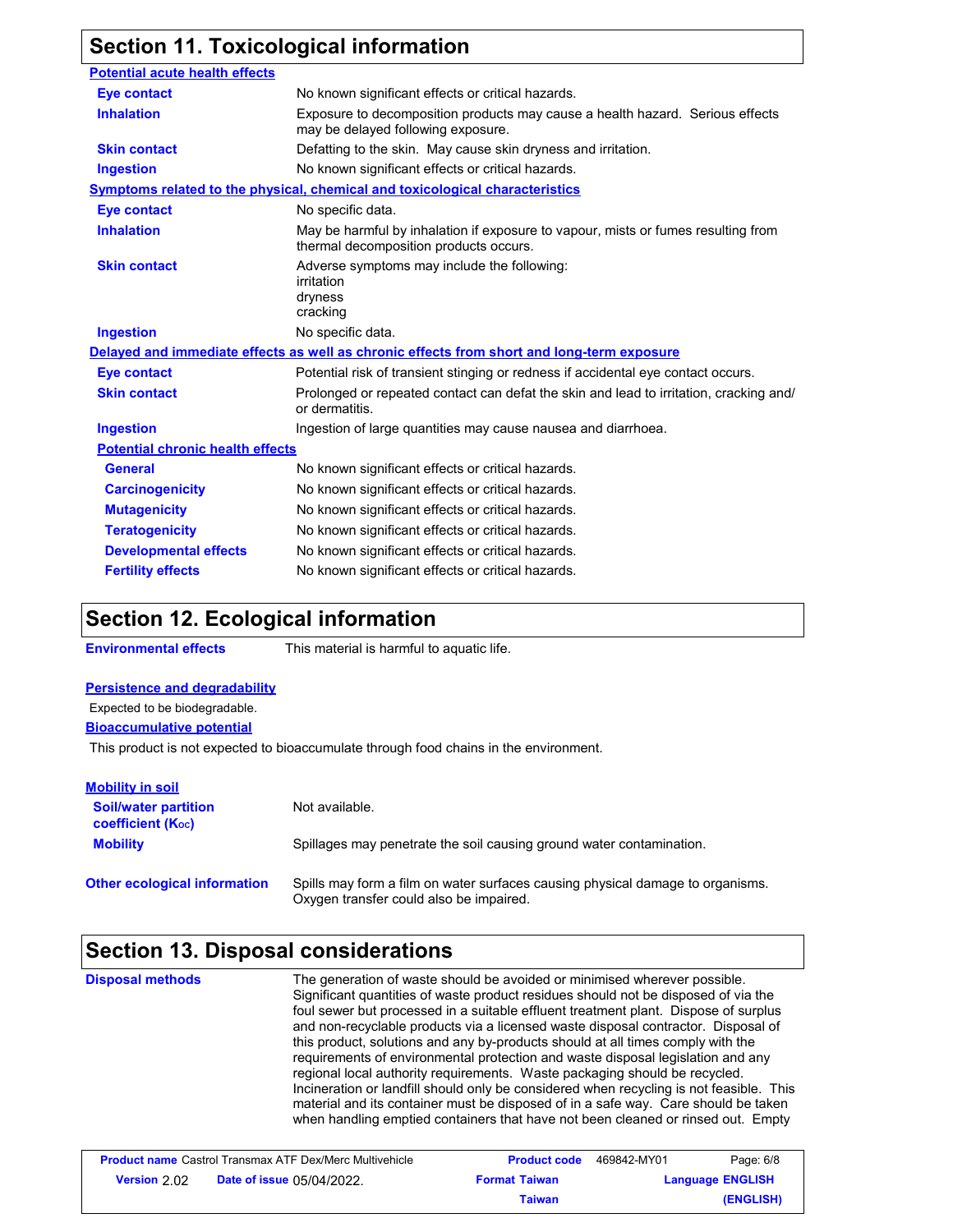# **Section 13. Disposal considerations**

containers or liners may retain some product residues. Avoid dispersal of spilt material and runoff and contact with soil, waterways, drains and sewers.

# **Section 14. Transport information**

|                                      | <b>IMDG</b>              | <b>IATA</b>              |
|--------------------------------------|--------------------------|--------------------------|
| <b>UN number</b>                     | Not regulated.           | Not regulated.           |
| <b>UN proper</b><br>shipping name    | ٠                        | $\overline{\phantom{a}}$ |
| <b>Transport hazard</b><br>class(es) | $\overline{\phantom{a}}$ | $\overline{\phantom{a}}$ |
| <b>Packing group</b>                 | $\overline{\phantom{a}}$ | $\overline{\phantom{a}}$ |
| <b>Environmental</b><br>hazards      | No.                      | No.                      |
| <b>Additional</b><br>information     | -                        |                          |

**Special precautions for user** Not available.

# **Section 15. Regulatory information**

Not applicable.

| <b>TCCSCA List of concerned chemicals</b>                                |                                        |                                                                                            |               |  |
|--------------------------------------------------------------------------|----------------------------------------|--------------------------------------------------------------------------------------------|---------------|--|
| Not applicable.                                                          |                                        |                                                                                            |               |  |
| <b>OSHA Enforcement Rules</b><br><b>Article 28</b>                       |                                        | This product contains substances "Specially hazardous to health": Toluene.                 |               |  |
| <b>OSHA Article 29</b>                                                   | None of the components are listed.     |                                                                                            |               |  |
| <b>OSHA Article 30</b>                                                   | None of the components are listed.     |                                                                                            |               |  |
| <b>Montreal Protocol</b>                                                 |                                        |                                                                                            |               |  |
| <b>Ingredient name</b>                                                   |                                        |                                                                                            | <b>Status</b> |  |
| Not listed.                                                              |                                        |                                                                                            |               |  |
| <b>Stockholm Convention on Persistent Organic Pollutants</b>             |                                        |                                                                                            |               |  |
| <b>Ingredient name</b>                                                   |                                        | <b>List name</b>                                                                           | <b>Status</b> |  |
| Not listed.                                                              |                                        |                                                                                            |               |  |
| <b>Rotterdam Convention on Prior Informed Consent (PIC)</b>              |                                        |                                                                                            |               |  |
| <b>Ingredient name</b>                                                   |                                        |                                                                                            | <b>Status</b> |  |
| Not listed.                                                              |                                        |                                                                                            |               |  |
| <b>Regulation according to other foreign laws</b>                        |                                        |                                                                                            |               |  |
| <b>REACH Status</b>                                                      | Section 1.                             | For the REACH status of this product please consult your company contact, as identified in |               |  |
| <b>Australia inventory (AIIC)</b>                                        |                                        | All components are listed or exempted.                                                     |               |  |
| <b>Canada inventory status</b>                                           |                                        | All components are listed or exempted.                                                     |               |  |
| <b>China inventory (IECSC)</b><br>All components are listed or exempted. |                                        |                                                                                            |               |  |
| <b>Japan inventory (CSCL)</b>                                            | All components are listed or exempted. |                                                                                            |               |  |
| <b>Philippines inventory</b><br>(PICCS)                                  |                                        | All components are listed or exempted.                                                     |               |  |
| <b>Korea inventory (KECI)</b>                                            |                                        | All components are listed or exempted.                                                     |               |  |
|                                                                          |                                        |                                                                                            |               |  |

| <b>Product name Castrol Transmax ATF Dex/Merc Multivehicle</b> |                                  | <b>Product code</b>  | 469842-MY01             | Page: 7/8 |
|----------------------------------------------------------------|----------------------------------|----------------------|-------------------------|-----------|
| Version 2.02                                                   | <b>Date of issue 05/04/2022.</b> | <b>Format Taiwan</b> | <b>Language ENGLISH</b> |           |
|                                                                |                                  | Taiwan               |                         | (ENGLISH) |